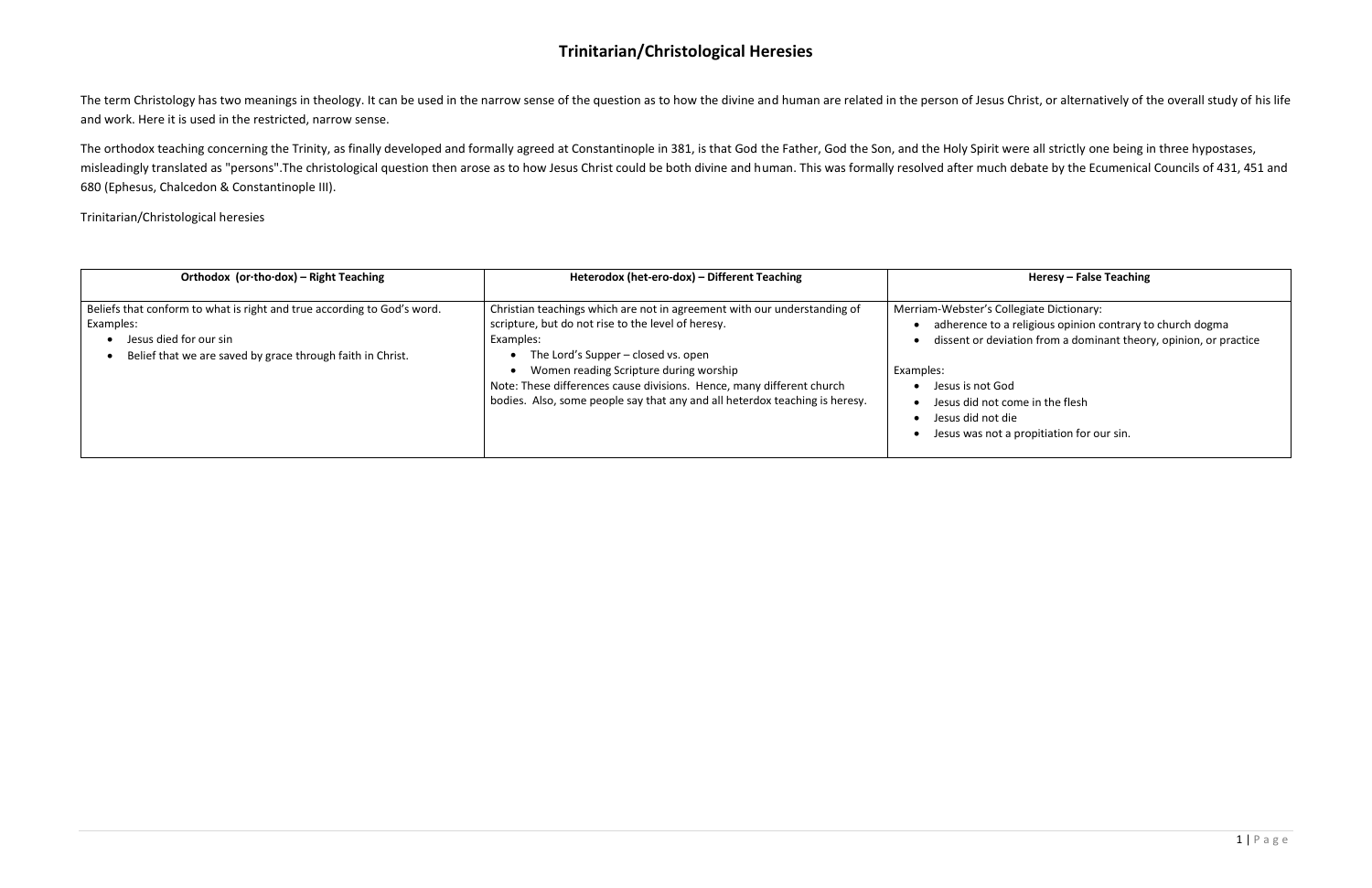| <b>Heresy</b> | <b>Description</b>                                                                                                                                                                                                                                    | Origin                                                                                                             | <b>Official condemnation</b>                                                                                                                                                                                                                                               | Other                                                                                                                                                                                               |
|---------------|-------------------------------------------------------------------------------------------------------------------------------------------------------------------------------------------------------------------------------------------------------|--------------------------------------------------------------------------------------------------------------------|----------------------------------------------------------------------------------------------------------------------------------------------------------------------------------------------------------------------------------------------------------------------------|-----------------------------------------------------------------------------------------------------------------------------------------------------------------------------------------------------|
| Adoptionism   | Belief that Jesus was born as a mere (non-<br>divine) man, was supremely virtuous and that<br>he was adopted later as "Son of God" by the<br>descent of the Spirit on him.                                                                            | Propounded by Theodotus of Byzantium, a<br>leather merchant, in Rome c.190, later revived<br>by Paul of Samosata   | Theodotus was excommunicated by Pope Victor<br>and Paul was condemned by the Synod of<br>Antioch in 268                                                                                                                                                                    | Alternative names: Psilanthropism and Dynamic<br>Monarchianism. Later criticized as presupposing<br>Nestorianism (see below)                                                                        |
| Apollinarism  | Belief that Jesus had a human body and lower<br>soul (the seat of the emotions) but<br>a divine mind. Apollinaris further taught that<br>the souls of men were propagated by other<br>souls, as well as their bodies.                                 | Proposed by Apollinaris of Laodicea (died 390)                                                                     | Declared to be a heresy in 381 by the First<br><b>Council of Constantinople</b>                                                                                                                                                                                            |                                                                                                                                                                                                     |
| Arabici       | Belief that the soul perished with the body, and<br>that both would be revived on Judgement Day.                                                                                                                                                      | Founder unknown, but associated with 3rd-<br>century Christians from Arabia.                                       |                                                                                                                                                                                                                                                                            | Reconciled to the main body of the Church after<br>a council in 250 led by Origen.                                                                                                                  |
| Arianism      | Denial of the true divinity of Jesus Christ taking<br>various specific forms, but all agreed that Jesus<br>Christ was created by the Father, that he had a<br>beginning in time, and that the title "Son of<br>God" was a courtesy one.               | The doctrine is associated with Arius (c. AD<br>250-336) who lived and taught in Alexandria,<br>Egypt.             | Arius was first pronounced a heretic at the First<br>Council of Nicea, he was later exonerated as a<br>result of imperial pressure and finally declared a<br>heretic after his death. The heresy was finally<br>resolved in 381 by the First Council of<br>Constantinople. | All forms denied that Jesus Christ is<br>"consubstantial with the Father" but proposed<br>either "similar in substance", or "similar", or<br>"dissimilar" as the correct alternative.               |
| Docetism      | Belief that Jesus' physical body was an illusion,<br>as was his crucifixion; that is, Jesus only seemed<br>to have a physical body and to physically die,<br>but in reality he was incorporeal, a pure spirit,<br>and hence could not physically die. | Tendencies existed in the 1st century, but it was<br>most notably embraced by Gnostics in<br>subsequent centuries. | Docetism was rejected by the ecumenical<br>councils and mainstream Christianity, and<br>largely died out during the first millennium AD.                                                                                                                                   | Gnostic movements that survived past that<br>time, such as Catharism, incorporated docetism<br>into their beliefs, but such movements were<br>destroyed by the Albigensian Crusade (1209-<br>1229). |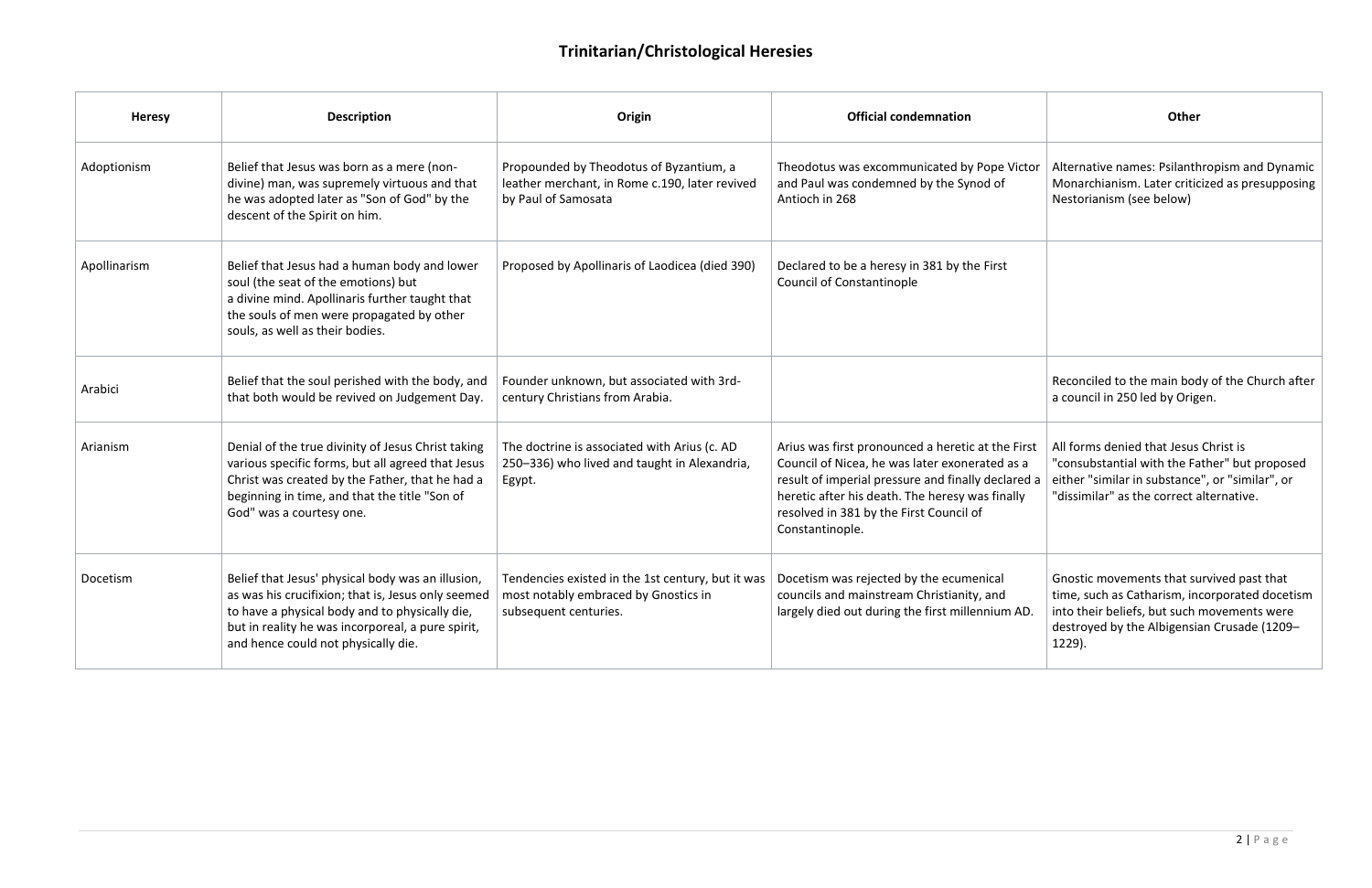|                    | <b>Other</b>                                                                                                                                                                                                                                                                                        |
|--------------------|-----------------------------------------------------------------------------------------------------------------------------------------------------------------------------------------------------------------------------------------------------------------------------------------------------|
| catio              |                                                                                                                                                                                                                                                                                                     |
| ۱d                 | This is what prompted the addition of "And in<br>the Holy Spirit, the Lord, the Giver of Life, Who<br>proceedeth from the Father, Who with the<br>Father and the Son is equally worshipped and<br>glorified, Who spake by the Prophets", into the<br>Nicene Creed at the second ecumenical council. |
| is ton:<br>es")    | It is uncertain whether the sect survived beyond<br>the 9th century. They were probably scattered<br>across Anatolia and the Balkans following the<br>destruction of Tephrike.                                                                                                                      |
|                    | Stressing the "monarchy" of God was in Eastern<br>theology a legitimate way of affirming his<br>oneness, also the Father as the unique source<br>of divinity. It became heretical when pushed to<br>the extremes indicated.                                                                         |
| cted at<br>riental |                                                                                                                                                                                                                                                                                                     |

| <b>Heresy</b>                                                    | <b>Description</b>                                                                                                                                                                                                                                                                                                                                                                              | Origin                                                                                                                                        | <b>Official condemnation</b>                                                                                                                                                                         | Other                                                                                                                                                                               |
|------------------------------------------------------------------|-------------------------------------------------------------------------------------------------------------------------------------------------------------------------------------------------------------------------------------------------------------------------------------------------------------------------------------------------------------------------------------------------|-----------------------------------------------------------------------------------------------------------------------------------------------|------------------------------------------------------------------------------------------------------------------------------------------------------------------------------------------------------|-------------------------------------------------------------------------------------------------------------------------------------------------------------------------------------|
| Luciferians                                                      | Strongly anti-Arian sect in Sardinia                                                                                                                                                                                                                                                                                                                                                            | Founded by Lucifer Calaritanus a bishop of<br>Cagliari                                                                                        | Deemed heretical by Jerome in his Altercatio<br>Luciferiani et orthodoxi                                                                                                                             |                                                                                                                                                                                     |
| <b>Macedonians or Pneuma</b><br>tomachians("Spirit<br>fighters") | While accepting the divinity of Jesus Christ as<br>affirmed at Nicea in 325, they denied that of the<br>Holy Spirit which they saw as a creation of the<br>Son, and a servant of the Father and the Son.                                                                                                                                                                                        | Allegedly founded in the 4th century by<br>Bishop Macedonius I of Constantinople,<br>Eustathius of Sebaste was their principal<br>theologian. | Opposed by the Cappadocian Fathers and<br>condemned at the First Council of<br>Constantinople.                                                                                                       | This is what prompted the<br>the Holy Spirit, the Lord, th<br>proceedeth from the Fathe<br>Father and the Son is equal<br>glorified, Who spake by the<br>Nicene Creed at the second |
| Melchisedechians                                                 | Considered Melchisedech an incarnation of<br>the Logos (divine Word) and identified him with<br>the Holy Ghost.                                                                                                                                                                                                                                                                                 |                                                                                                                                               | Refuted by Marcus Eremita in his book Eis ton<br>Melchisedek("Against the Melchisedekites")                                                                                                          | It is uncertain whether the<br>the 9th century. They were<br>across Anatolia and the Bal<br>destruction of Tephrike.                                                                |
| Monarchianism                                                    | An overemphasis on the indivisibility of God<br>(the Father) at the expense of the other<br>"persons" of the Trinity leading to<br>either Sabellianism (Modalism) or<br>to Adoptionism.                                                                                                                                                                                                         |                                                                                                                                               |                                                                                                                                                                                                      | Stressing the "monarchy" o<br>theology a legitimate way o<br>oneness, also the Father as<br>of divinity. It became heret<br>the extremes indicated.                                 |
| Monophysitism or Eutyc<br>hianism                                | Belief that Christ's divinity dominates and<br>overwhelms his humanity, as opposed to the<br>Chalcedonian position which holds that Christ<br>has two natures, one divine and one human or<br>the Miaphysite position which holds that the<br>human nature and pre-incarnate divine nature<br>of Christ were united as one divine human<br>nature from the point of the Incarnation<br>onwards. | After Nestorianism was rejected at the First<br>Council of Ephesus, Eutyches emerged with<br>diametrically opposite views.                    | Eutyches was excommunicated in 448.<br>Monophysitism and Eutyches were rejected at<br>the Council of Chalcedon in 451.<br>Monophysitism is also rejected by the Oriental<br><b>Orthodox Churches</b> |                                                                                                                                                                                     |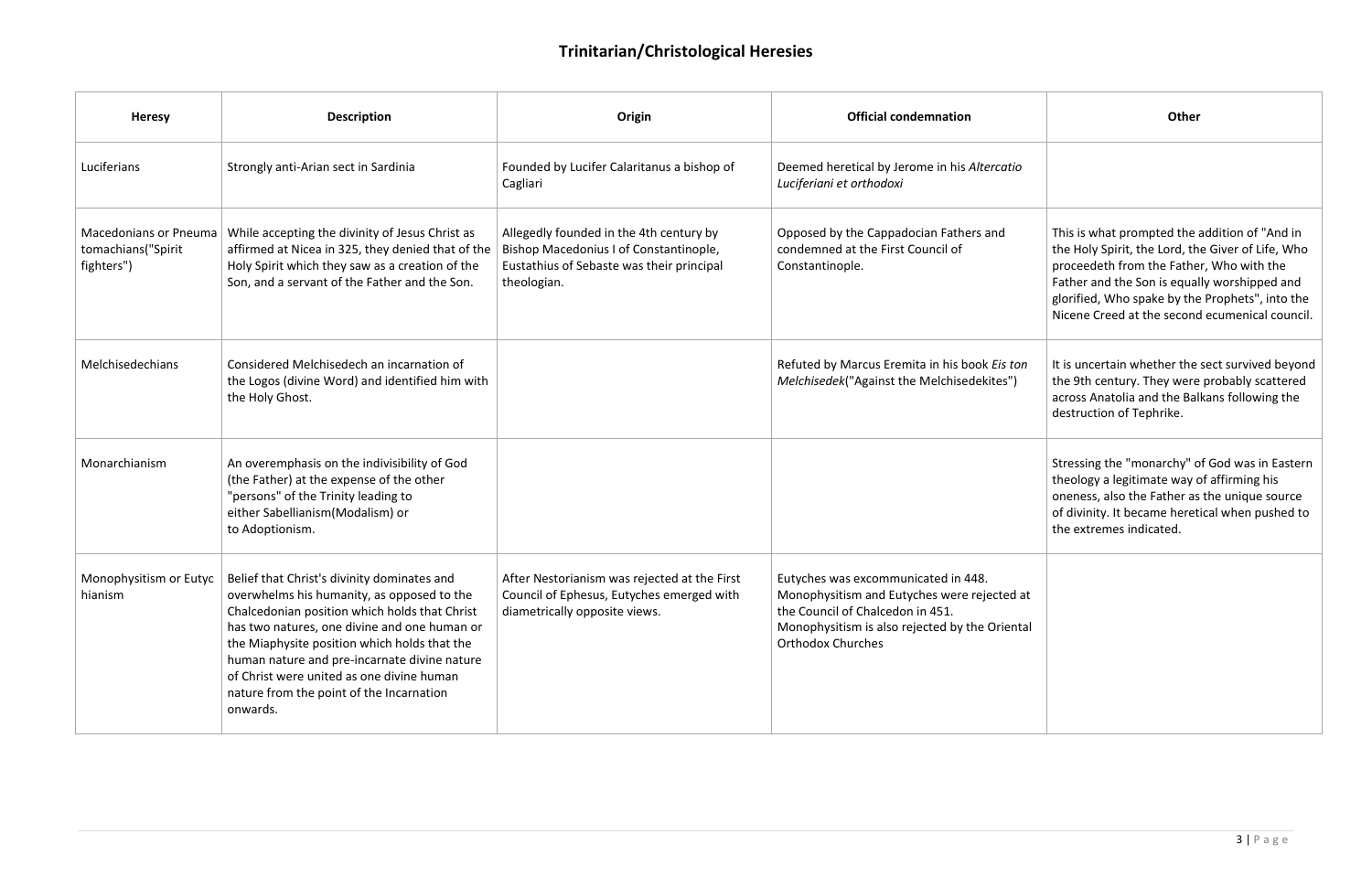| <b>Heresy</b>   | <b>Description</b>                                                                                                                                                                                                                        | Origin                                                                                                                                                                                     | <b>Official condemnation</b>                                                                                                                                                                                                                                                                                                                                                                                                                                                                                                       | Other                                                                                                                                                                                                                                                                             |
|-----------------|-------------------------------------------------------------------------------------------------------------------------------------------------------------------------------------------------------------------------------------------|--------------------------------------------------------------------------------------------------------------------------------------------------------------------------------------------|------------------------------------------------------------------------------------------------------------------------------------------------------------------------------------------------------------------------------------------------------------------------------------------------------------------------------------------------------------------------------------------------------------------------------------------------------------------------------------------------------------------------------------|-----------------------------------------------------------------------------------------------------------------------------------------------------------------------------------------------------------------------------------------------------------------------------------|
| Monothelitism   | Belief that Jesus Christ had two natures but only<br>one will. This is contrary to the orthodox<br>interpretation of Christology, which teaches<br>that Jesus Christ has two wills (human and<br>divine) corresponding to his two natures | Originated in Armenia and Syria in AD 633                                                                                                                                                  | Monothelitism was officially condemned at<br>the Third Council of Constantinople (the<br>Sixth Ecumenical Council, 680-681). The<br>churches condemned at Constantinople include<br>the Oriental Orthodox Syriac, Armenian,<br>and Coptic churches as well as<br>the Maronite church, although the latter now<br>deny that they ever held the Monothelite view<br>and are presently in full communion with<br>the Bishop of Rome. Christians in England<br>rejected the Monothelite position at the Council<br>of Hatfield in 680. |                                                                                                                                                                                                                                                                                   |
| Nestorianism    | Belief that Jesus Christ was a natural union<br>between the Flesh and the Word, thus not<br>identical, to the divine Son of God.                                                                                                          | Advanced by Nestorius (386-450), Patriarch of<br>Constantinople from 428-431. The doctrine was<br>informed by Nestorius' studies under Theodore<br>of Mopsuestia at the School of Antioch. | Condemned at the First Council of Ephesus in<br>431 and the Council of Chalcedon in 451,<br>leading to the Nestorian Schism.                                                                                                                                                                                                                                                                                                                                                                                                       | Nestorius rejected the title<br>Virgin Mary, and proposed<br>more suitable. Many of Nes<br>relocated to Sassanid Persi<br>affiliated with the local Chr<br>known as the Church of the<br>decades the Church of the<br>increasingly Nestorian in do<br>be known alternately as the |
| Patripassianism | Belief that the Father and Son are not two<br>distinct persons, and thus God the Father<br>suffered on the cross as Jesus.                                                                                                                |                                                                                                                                                                                            |                                                                                                                                                                                                                                                                                                                                                                                                                                                                                                                                    | similar to Sabellianism                                                                                                                                                                                                                                                           |
| Psilanthropism  | Belief that Jesus is "merely human": either that<br>he never became divine, or that he never<br>existed prior to his incarnation as a man.                                                                                                |                                                                                                                                                                                            | Rejected by the ecumenical councils, especially<br>in the First Council of Nicaea, which was<br>convened to deal directly with the nature of<br>Christ's divinity.                                                                                                                                                                                                                                                                                                                                                                 | See Adoptionism                                                                                                                                                                                                                                                                   |

|                 | <b>Other</b>                                                                                                                                                                                                                                                                                                                                                                                                                               |
|-----------------|--------------------------------------------------------------------------------------------------------------------------------------------------------------------------------------------------------------------------------------------------------------------------------------------------------------------------------------------------------------------------------------------------------------------------------------------|
| at              |                                                                                                                                                                                                                                                                                                                                                                                                                                            |
| nclude          |                                                                                                                                                                                                                                                                                                                                                                                                                                            |
| now<br>view     |                                                                                                                                                                                                                                                                                                                                                                                                                                            |
| Council         |                                                                                                                                                                                                                                                                                                                                                                                                                                            |
| us in           | Nestorius rejected the title Theotokos for the<br>Virgin Mary, and proposed Christotokos as<br>more suitable. Many of Nestorius' supporters<br>relocated to Sassanid Persia, where they<br>affiliated with the local Christian community,<br>known as the Church of the East. Over the next<br>decades the Church of the East became<br>increasingly Nestorian in doctrine, leading it to<br>be known alternately as the Nestorian Church. |
|                 | similar to Sabellianism                                                                                                                                                                                                                                                                                                                                                                                                                    |
| ecially<br>: of | See Adoptionism                                                                                                                                                                                                                                                                                                                                                                                                                            |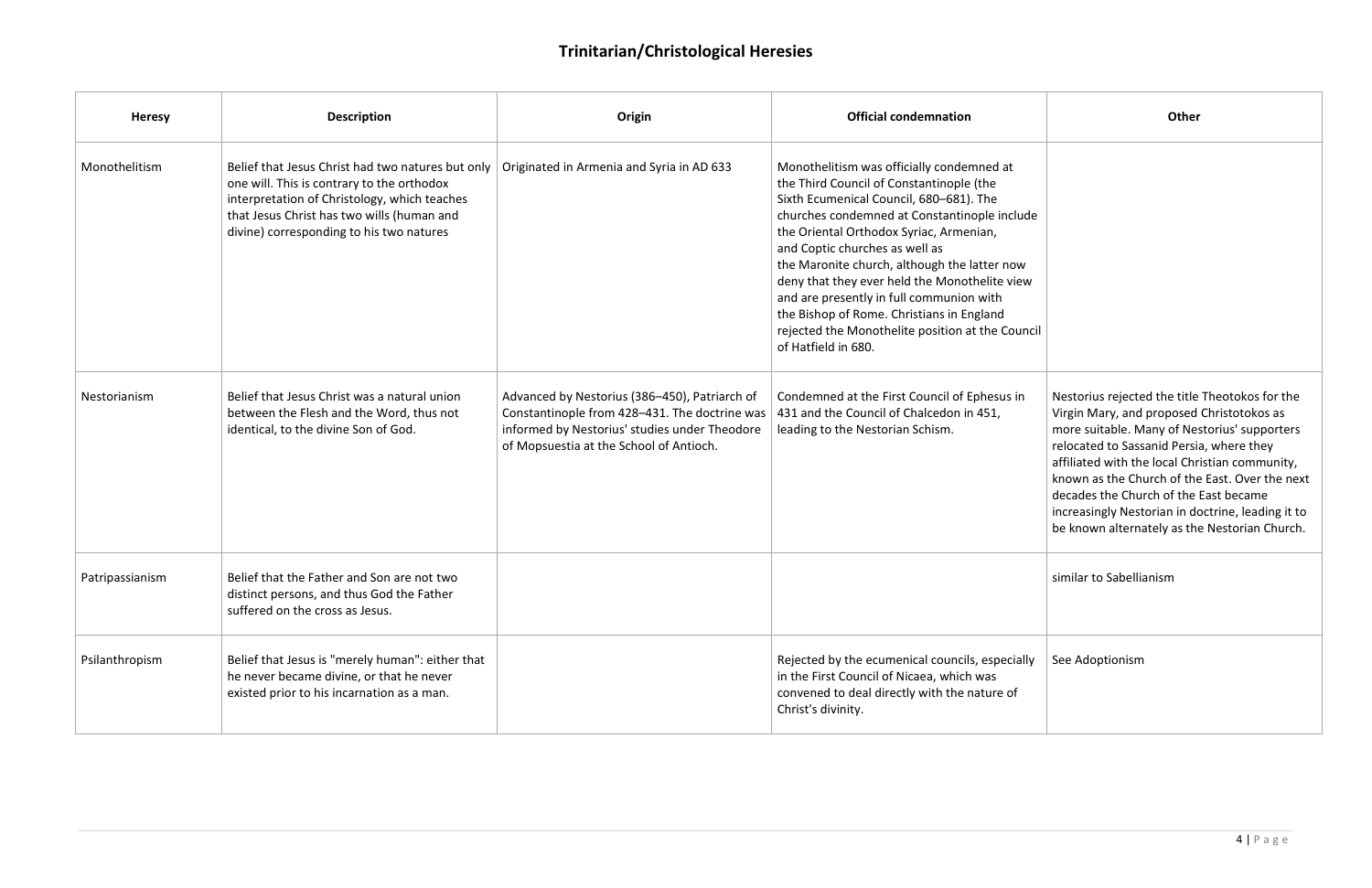| <b>Heresy</b> | <b>Description</b>                                                                                                                          | Origin                                                                                                                                                                                 | <b>Official condemnation</b>                                                                                                                                      | <b>Other</b>                                                              |
|---------------|---------------------------------------------------------------------------------------------------------------------------------------------|----------------------------------------------------------------------------------------------------------------------------------------------------------------------------------------|-------------------------------------------------------------------------------------------------------------------------------------------------------------------|---------------------------------------------------------------------------|
| Sabellianism  | Belief that the Father, Son, and Holy Spirit are<br>three characterizations of one God, rather than<br>three distinct "persons" in one God. | First formally stated by Noetus of Smyrna c.<br>190, refined by Sabellius c. 210 who applied the<br>names merely to different roles of God in the<br>history and economy of salvation. | Noetus was condemned by the presbyters of<br>Smyrna. Tertullian wrote Adversus<br>Praxeam against this tendency and Sabellius<br>was condemned by Pope Callistus. | Alternative names: Patripassianism, Modalism,<br>Modalistic Monarchianism |

#### **Gnosticism**

Gnosticism refers to a diverse, syncretistic religious movement consisting of various belief systems generally united in the teaching that humans are divine souls trapped in a material world created by an imperfect god, the demiurge, who is frequently identified with the Abrahamic God. Gnosticism is a rejection (sometimes from an ascetic perspective) and vilification of the human body and of the material world or cosmos. Gnosticism teaches duality in Material (Matter) versus Spiritual or Body (evil) versus Soul (good). Gnosticism teaches that the natural or material world will and should be destroyed (total annihilation) by the true spiritual God in to free mankind from the reign of the false God or Demiurge.

Whereas formerly Gnosticism was considered mostly a corruption of Christianity, it now seems clear that traces of Gnostic systems can be discerned some centuries before the Christian Era. Gnosticism may have been earlier than the 1st century, thus predating Jesus Christ. It spread through the Mediterranean and Middle East before and during the 2nd and 3rd centuries, becoming a dualistic heresy to Judaism (see Notzrim), Christianity and Hellenic philosophy in areas controlled by the Roman Empire and Arian Goths (see Huneric), and the Persian Empire. Conversion to Islam and the Albigensian Crusade (1209–1229) greatly reduced the remaining number of Gnostics throughout the Middle Ages, though a few isolated communities continue to exist to the present. Gnostic ideas became influential in the philosophies of various esoteric mystical movements of the late 19th and 20th centuries in Europe and North America, including some that explicitly identify themselves as revivals or even continuations of earlier gnostic groups.

A common misperception is caused by the fact that, in the past, "Gnostic" had a similar meaning to current usage of the word mystic. There were some Orthodox Christians who as mystics (in the modern sense) taught gnosis (Knowledge of the God or the Good) who could be called gnostics in a positive sense (e.g. Diadochos of Photiki).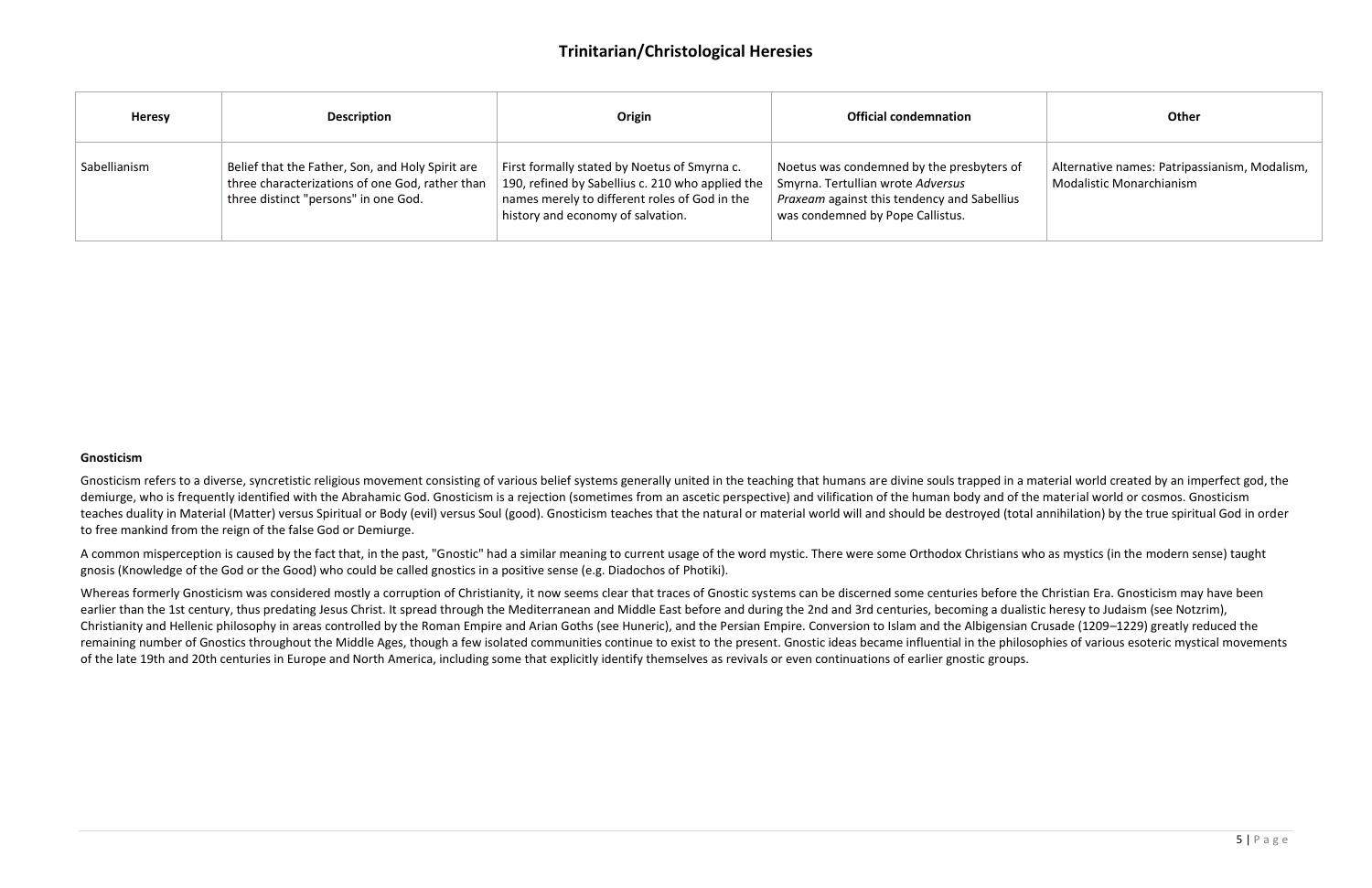|   | <b>Other</b>                                                                                                                                                         |
|---|----------------------------------------------------------------------------------------------------------------------------------------------------------------------|
|   | Thrived between the 3rd and 7th centuries and<br>appears to have died out before the 16th<br>century in southern China.                                              |
|   |                                                                                                                                                                      |
| J | Increased during the 5th century despite<br>efforts to stop it. In the 6th century,<br>Priscillianism declined and died out soon after<br>the Synod of Braga in 563. |
|   |                                                                                                                                                                      |
|   | Sect is founded around the Apocalypse of<br>Adam.                                                                                                                    |
|   |                                                                                                                                                                      |
|   |                                                                                                                                                                      |

|                                                                                                                                  | <b>Heresy</b>  | <b>Description</b><br>Origin                                                                                                                                            |                                                                                                                                                                                                 | <b>Official condemnation</b>                                  | Other                                                                                                                      |  |
|----------------------------------------------------------------------------------------------------------------------------------|----------------|-------------------------------------------------------------------------------------------------------------------------------------------------------------------------|-------------------------------------------------------------------------------------------------------------------------------------------------------------------------------------------------|---------------------------------------------------------------|----------------------------------------------------------------------------------------------------------------------------|--|
| A major dualistic religion stating that good and evil are<br>Manichaeism<br>equally powerful, and that material things are evil. |                |                                                                                                                                                                         | Founded in 210-276 AD by Mani                                                                                                                                                                   | Condemned by Emperor<br>Theodosius I decree in 382            | Thrived between the 3rd a<br>appears to have died out b<br>century in southern China.                                      |  |
| A Gnostic and dualistic sect<br>Paulicianism                                                                                     |                |                                                                                                                                                                         | The founder of the sect is said to have been an Armenian by<br>the name of Constantine, who hailed from Mananalis, a<br>community near Samosata.                                                | Repressed by order of Empress<br>Theodora II in 843           |                                                                                                                            |  |
|                                                                                                                                  | Priscillianism | A Gnostic and Manichaean sect                                                                                                                                           | Founded in the 4th century by Priscillian, derived from<br>the Gnostic-Manichaean doctrines taught by Marcus.<br>Priscillian was put to death by the emperor Gratian for the<br>crime of magic. | Condemned by synod of Zaragoza<br>in 380.                     | Increased during the 5th co<br>efforts to stop it. In the 6th<br>Priscillianism declined and<br>the Synod of Braga in 563. |  |
|                                                                                                                                  | Naassenes      | A Gnostic sect from around 100 AD                                                                                                                                       | The Naassenes claimed to have been taught their doctrines<br>by Mariamne, a disciple of James the Just.                                                                                         | Dealt as heresy by Hippolytus of<br>Rome                      |                                                                                                                            |  |
|                                                                                                                                  | Sethian        | Belief that the snake in the Garden of Eden (Satan) was<br>an agent of the true God and brought knowledge of<br>truth to man via the fall of man                        | Syrian sect drawing their origin from the Ophites                                                                                                                                               | Dealt as heresy by Irenaeus,<br>Hippolytus, and Philaster     | Sect is founded around the<br>Adam.                                                                                        |  |
|                                                                                                                                  | Ophites        | Belief that the serpent (Satan) who tempted Adam and<br>Eve was a hero, and that the God who forbade Adam<br>and Eve to eat from the tree of knowledge is the<br>enemy. |                                                                                                                                                                                                 | Dealt as heresy by Hippolytus of<br>Rome                      |                                                                                                                            |  |
|                                                                                                                                  |                | Valentianism   A Gnostic and dualistic sect                                                                                                                             | Gnostic sect was founded by Ex-Catholic Bishop Valentinus                                                                                                                                       | Considered heresy<br>by Irenaeus and Epiphanius of<br>Salamis |                                                                                                                            |  |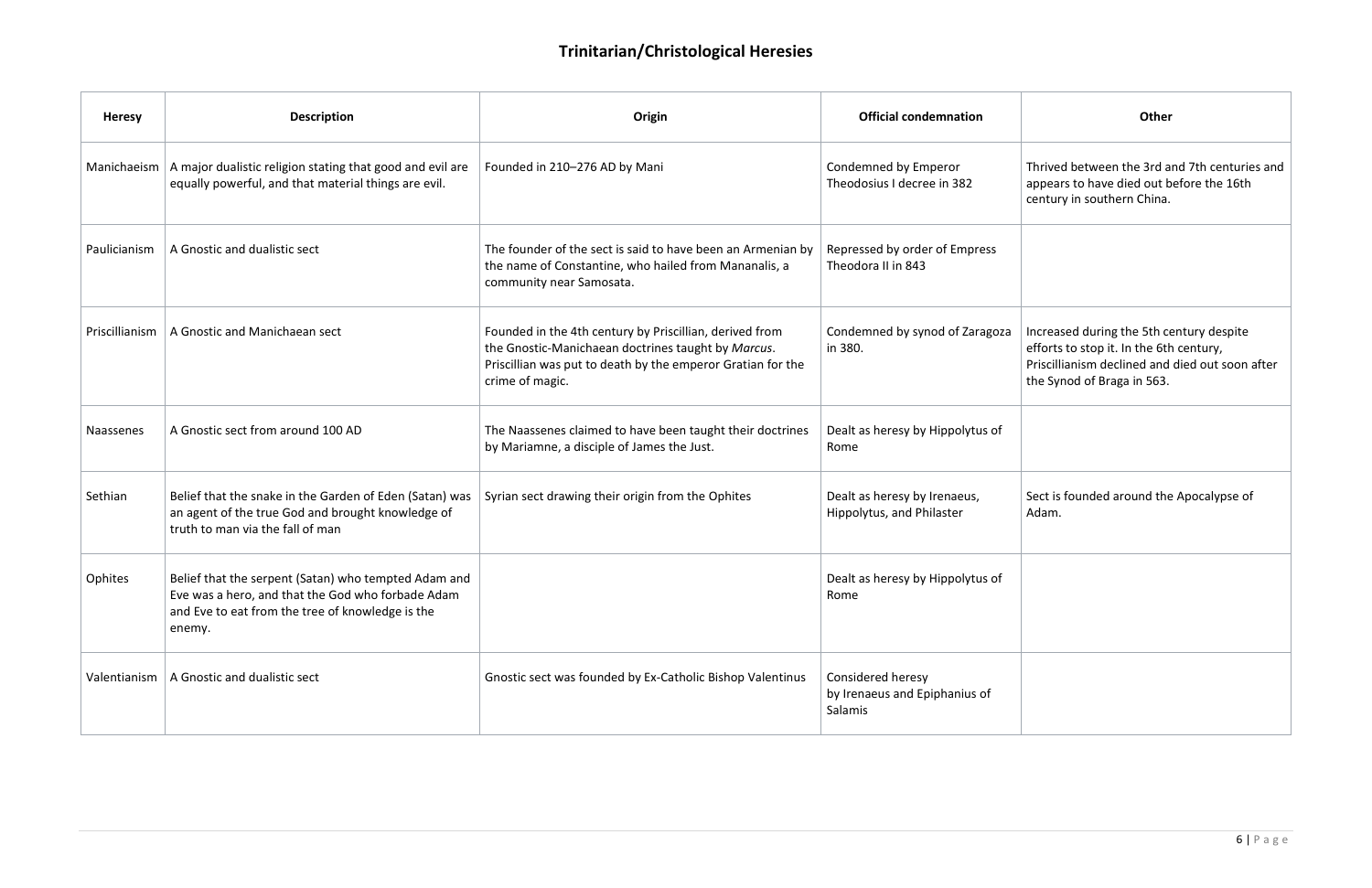# **Other Early Church heresies**

| <b>Heresy</b>   | <b>Description</b>                                                                                                                                                                                                                                                                               | Origin                                                                                                                                                                                                                                                                                                                         | <b>Official condemnation</b>                                                                                                                            | Other                                                                                                                                   |
|-----------------|--------------------------------------------------------------------------------------------------------------------------------------------------------------------------------------------------------------------------------------------------------------------------------------------------|--------------------------------------------------------------------------------------------------------------------------------------------------------------------------------------------------------------------------------------------------------------------------------------------------------------------------------|---------------------------------------------------------------------------------------------------------------------------------------------------------|-----------------------------------------------------------------------------------------------------------------------------------------|
| Antinomianism   | Any view which holds that Christians are freed by<br>grace from obligations of any moral law. St Paul had<br>to refute a charge of this type made by opponents<br>because of his attitude to the Mosaic Law (Romans<br>3:8)                                                                      | Some gnostics (e.g. Ophites and<br>Nicolaitans) taught that since matter was<br>opposed to the spirit, the body was<br>unimportant. Similar views were found<br>among some anabaptists in the sixteenth<br>century as a consequence of justification<br>by faith and later among some sects in<br>seventeenth century England. | Decree on Justification, chapter XV Council of Trent                                                                                                    | Few groups have declared<br>themselves Antinomian, and<br>the term has often been used<br>by one group to criticize<br>another's views. |
| Audianism       | Belief that God has human form (anthropomorphism)<br>and that one ought to celebrate Jesus' death during<br>the Jewish Passover (quartodecimanism).                                                                                                                                              | Named after the leader of the sect, Audius<br>(or Audaeus), a Syrian who lived in the 4th<br>century.                                                                                                                                                                                                                          | The First Council of<br>Nicaea condemned quartodecimanism in 325. Cyril of<br>Alexandriacondemned anthropomorphism at his Adversus<br>Anthropomorphites |                                                                                                                                         |
| <b>Barallot</b> | Held all things in common, even wives and children                                                                                                                                                                                                                                               |                                                                                                                                                                                                                                                                                                                                |                                                                                                                                                         | Were also called "compilers"<br>due to their love of sensual<br>pleasures                                                               |
| Circumcellions  | A militant subset of Donatism*                                                                                                                                                                                                                                                                   | See Donatism                                                                                                                                                                                                                                                                                                                   | Outlawed by Emperor Honorius in 408                                                                                                                     | Relied on violence.                                                                                                                     |
| Donatism*       | Donatists were rigorists, holding that the church must<br>be a church of saints, not sinners, and that<br>sacraments administered by traditores were invalid.<br>They also regarded martyrdom as the supreme<br>Christian virtue and regarded those that actively<br>sought martyrdom as saints. | Named for their second leader Donatus<br>Magnus                                                                                                                                                                                                                                                                                | Condemned by Pope Melchiades                                                                                                                            | Donatists were a force at the<br>time of Saint Augustine of<br>Hippo and disappeared only<br>after the Arab conquest. <sup>[19]</sup>   |
| Ebionites       | A Jewish sect that insisted on the necessity of<br>following Jewish law and rites, <sup>[20]</sup> which they<br>interpreted in light of Jesus' expounding of the                                                                                                                                | The term Ebionites derives from<br>the Hebrew אביונים Evionim, meaning "the<br>Poor Ones", [22][23]                                                                                                                                                                                                                            | Justin Martyr considered them heretical at Dialogue with<br>Trypho the Jew chapter xlvii                                                                | In 375, Epiphanius records the<br>settlement of Ebionites on<br>Cyprus, later Theodoret of<br>Cyrrhus reported that they                |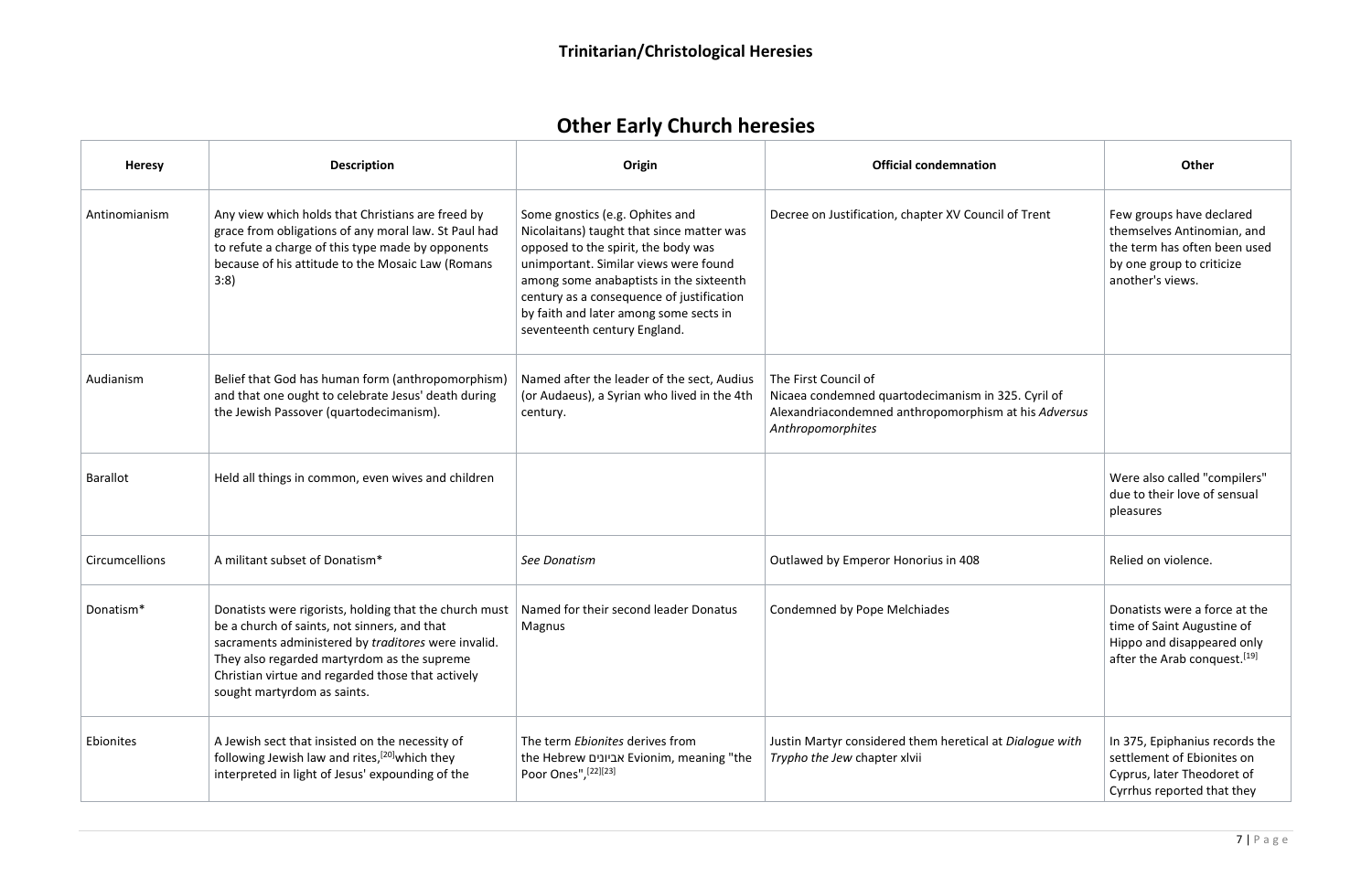|                                      | Law. <sup>[21]</sup> They regarded Jesus as the Messiah but not<br>as divine.                                                                                                                                                                                                                                                                                                                                                                                                                                                                                                      |                                                                                                                                                                                                                                                                                                                                                                                                               |                                                                                                                                          | were no longer present<br>there. <sup>[24]</sup>                                                                                                                                                                    |
|--------------------------------------|------------------------------------------------------------------------------------------------------------------------------------------------------------------------------------------------------------------------------------------------------------------------------------------------------------------------------------------------------------------------------------------------------------------------------------------------------------------------------------------------------------------------------------------------------------------------------------|---------------------------------------------------------------------------------------------------------------------------------------------------------------------------------------------------------------------------------------------------------------------------------------------------------------------------------------------------------------------------------------------------------------|------------------------------------------------------------------------------------------------------------------------------------------|---------------------------------------------------------------------------------------------------------------------------------------------------------------------------------------------------------------------|
| Euchites / Messalians   Belief that: | 1. The essence (ousia) of the Trinity could be<br>perceived by the carnal senses.<br>2. The Threefold God transformed himself into a<br>single hypostasis(substance) in order to unite<br>with the souls of the perfect.<br>3. God has taken different forms in order to<br>reveal himself to the senses.<br>4. Only such sensible revelations of God confer<br>perfection upon the Christian.<br>5. The state of perfection, freedom from the<br>world and passion, is attained solely by<br>prayer, not through the church or sacraments.<br>("Euchites" means "Those who pray") | Originating in Mesopotamia, they spread<br>to Asia Minor and Thrace.                                                                                                                                                                                                                                                                                                                                          | Bishop Flavian of Antioch condemned them about 376                                                                                       | The group might have<br>continued for several centuries,<br>influencing the Bogomils of<br>Bulgaria, the Bosnian church,<br>the Paterenes and Catharism. <sup>[25]</sup>                                            |
| Iconoclasm                           | The belief that icons are idols and should be<br>destroyed. <sup>[26]</sup>                                                                                                                                                                                                                                                                                                                                                                                                                                                                                                        | From late in the seventh century onwards<br>some parts of the Greek Church reacted<br>against the veneration of icons. In 726 the<br>Emperor Leo III ordered the destruction of<br>all icons and persecuted those who<br>refused. The policy continued under his<br>successors till about 780. Later Leo V<br>launched a second attempt which<br>continued till the death of the emperor<br>Theophilus in 842 | Condemned by Nicea II in 787 which regulated the<br>veneration                                                                           | Leo III may have been<br>motivated by the belief that the<br>veneration of icons, particularly<br>in the excessive form it often<br>took, was the chief obstacle to<br>the conversion of Jews and<br><b>Muslims</b> |
| Marcionism                           | An Early Christian dualist belief system. Marcion<br>affirmed Jesus Christ as the savior sent by God and<br>Paul as his chief apostle, but he rejected the Hebrew<br>Bible and the Hebrew God. Marcionists believed that<br>the wrathful Hebrew God was a separate and lower<br>entity than the all-forgiving God of the New<br>Testament. This belief was in some ways similar<br>to Gnostic Christian theology, but in other ways<br>different.                                                                                                                                  | Originates in the teachings of Marcion of<br>Sinope at Rome around the year 144. <sup>[27]</sup>                                                                                                                                                                                                                                                                                                              | Many early apologists, such as Tertullian on his Adversus<br>Marcionem (year 207) condemned Marcionism                                   | Marcionism continued in<br>the Westfor 300 years,<br>although Marcionistic ideas<br>persisted much<br>longer. <sup>[28]</sup> Marcionism continued<br>in the East for some centuries<br>later.                      |
| Montanism                            | The beliefs of Montanism contrasted with orthodox<br>Christianity in the following ways:                                                                                                                                                                                                                                                                                                                                                                                                                                                                                           | Named for its founder Montanus,<br>Montanism originated at Hierapolis. It<br>spread rapidly to other regions in                                                                                                                                                                                                                                                                                               | The churches of Asia<br>Minor excommunicatedMontanists. <sup>[30]</sup> Around<br>177, Apollinarius, Bishop of Hierapolis, presided over | Although the<br>orthodox mainstream Christian<br>church prevailed against                                                                                                                                           |